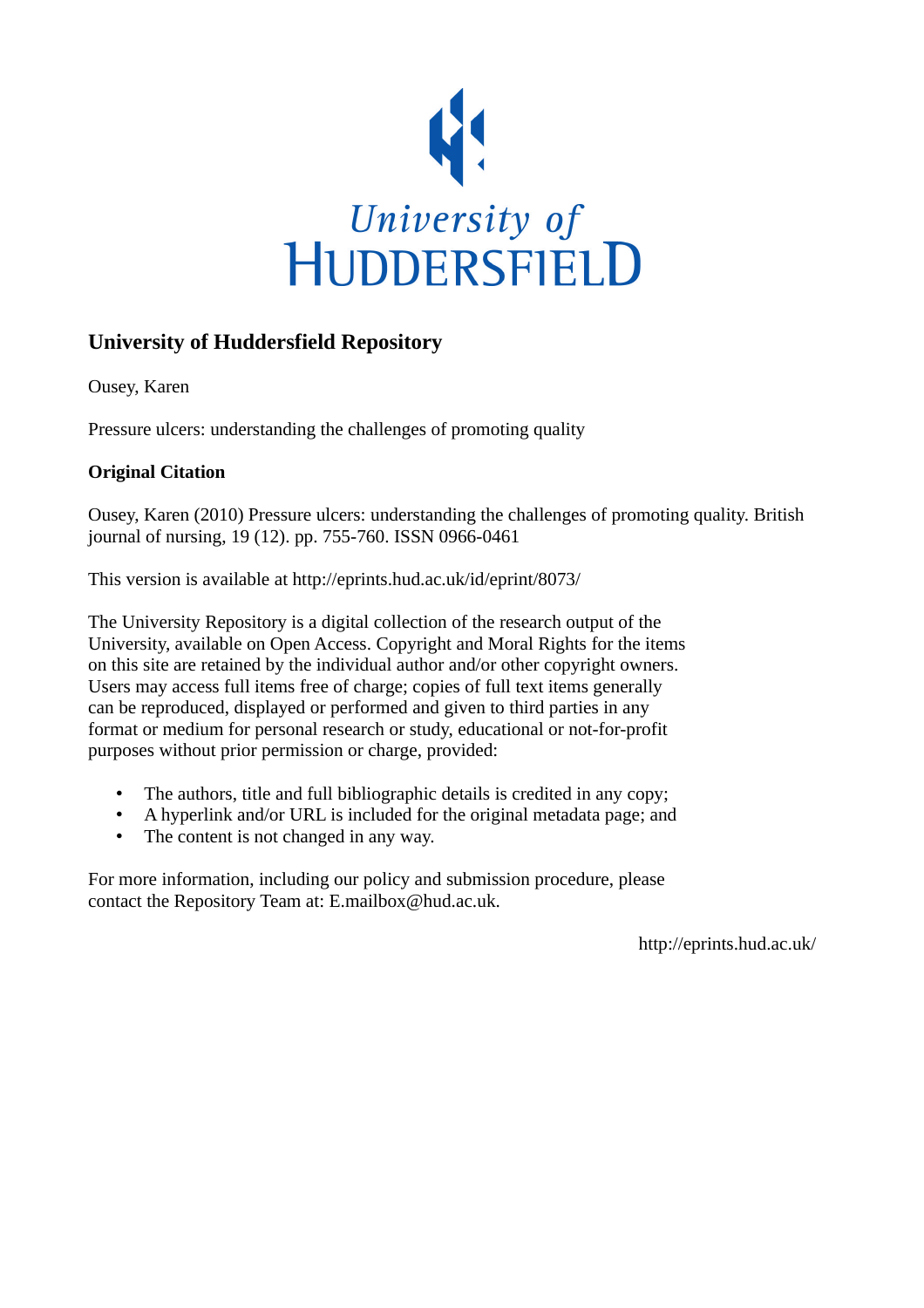# **Pressure ulcers: understanding the challenges of promoting quality**

# **Karen Ousey**

Fessure ulcers represent a notable burden of sickness and reduced quality of life for patients, and create significant difficulties for patients, their carers and families (NHS Institute for Innovation and Improvement, 200 ressure ulcers represent a notable burden of sickness and reduced quality of life for patients, and create significant difficulties for patients, their carers and families (NHS Institute for Innovation new pressure ulcers occur in 4–10% of patients admitted to acute hospitals in the UK, with Posnett and Franks (2007) estimating the cost of wound care to the NHS at between  $\text{\textsterling}2.3$  biilion and  $\text{\textsterling}3.1$  billion per year (2005/06 prices); costs in one trust were estimated to be  $\text{\textsterling}9.89$  million (Vowden et al, 2009). As well as the financial burden to health care, pressure ulcers are a significant cause of morbidity and mortality for patients (Posnett et al, 2009).

The Department of Health (DH) (2009a) set out to reduce the amount that an average district general hospital spends on treating pressure ulcers, which is currently estimated at  $\text{\textsterling}600\,000-\text{\textsterling}3$  million each year. This suggests that the majority of pressure ulcers are entirely preventable through risk assessment and the implementation of pressure-relieving measures. However, the National Pressure Ulcer Advisory Panel (NPUAP) (2010a) issued a statement on unavoidable pressure ulcers, agreeing that patients who choose not to participate in their own pressure ulcer prevention could develop unavoidable pressure ulcers. The panel issued the revised definition of unavoidable pressure ulcers as:

**'Unavoidable—means that the individual developed a pressure ulcer even though the provider had evaluated the individual's clinical condition and pressure ulcer risk factors; defined and implemented interventions that are consistent with individual needs goals and recognized standards of practice; monitored and evaluated the impact of the interventions; and revised the approaches as appropriate.'**

The annual budget for the NHS has more than doubled in the last decade, and is now in excess of  $\mathcal{L}102$  billion. Today,  $\angle$  1.1 of every  $\angle$  1.13 produced by the UK economy is spent on health care (DH, 2010a). The DH (2010a) stated that the NHS needs to concentrate on improving productivity and eliminating waste, while focusing on quality and making cost-efficiency savings. The target for these savings is £,15– $\angle$ 20 billion by the end of the 2013/14 period. Savings are to be reinvested in the service to deliver yearon-year quality improvements (DH, 2010a).

## **Abstract**

**Pressure ulcers affect quality of life and general wellbeing, and create significant difficulties for patients, their carers and families. Pressure ulcers are associated with morbidity and mortality, and prove costly for healthcare providers. This article identifies the Government's quality agenda and the importance of maintaining, developing and delivering quality care for the prevention of pressure ulceration.** 

**Key words:** nPressure ulcers n Quality n Risk assessment **n** Guidelines

#### **Quality agenda**

The DH (2008) states that 'it is imperative that in order to achieve high quality care for all we must build on existing local governance'. It identifies seven necessary steps to achieve this:

- Bring clarity to quality
- Measure quality
- Publish quality
- Raise quality performance
- Recognize standards
- Raise standards
- Safeguard quality and staying ahead.

To support quality measurement for improvement, the DH (2010b) produced the Nursing Roadmap for Quality that aims to help nurses and their teams understand the elements of the quality framework with regard to nursing practice. These documents indicate that every health professional caring for a patient with a wound will be accountable for ensuring that all patients are offered consistently high quality care (Ousey and Shorney, 2009). Indeed, the DH (2008) add that health professionals will improve their performance against 'quality at the heart of everything we do' and identified the following domains as being important:

- **n** Patient safety
- Patient experience
- $\blacksquare$  Effectiveness of care.

Karen Ousey is Principal Lecturer, Department of Nursing and Health Studies, University of Huddersfield, Queensgate, Huddersfield, HD1 3DH.

*Accepted for publication: June 2010*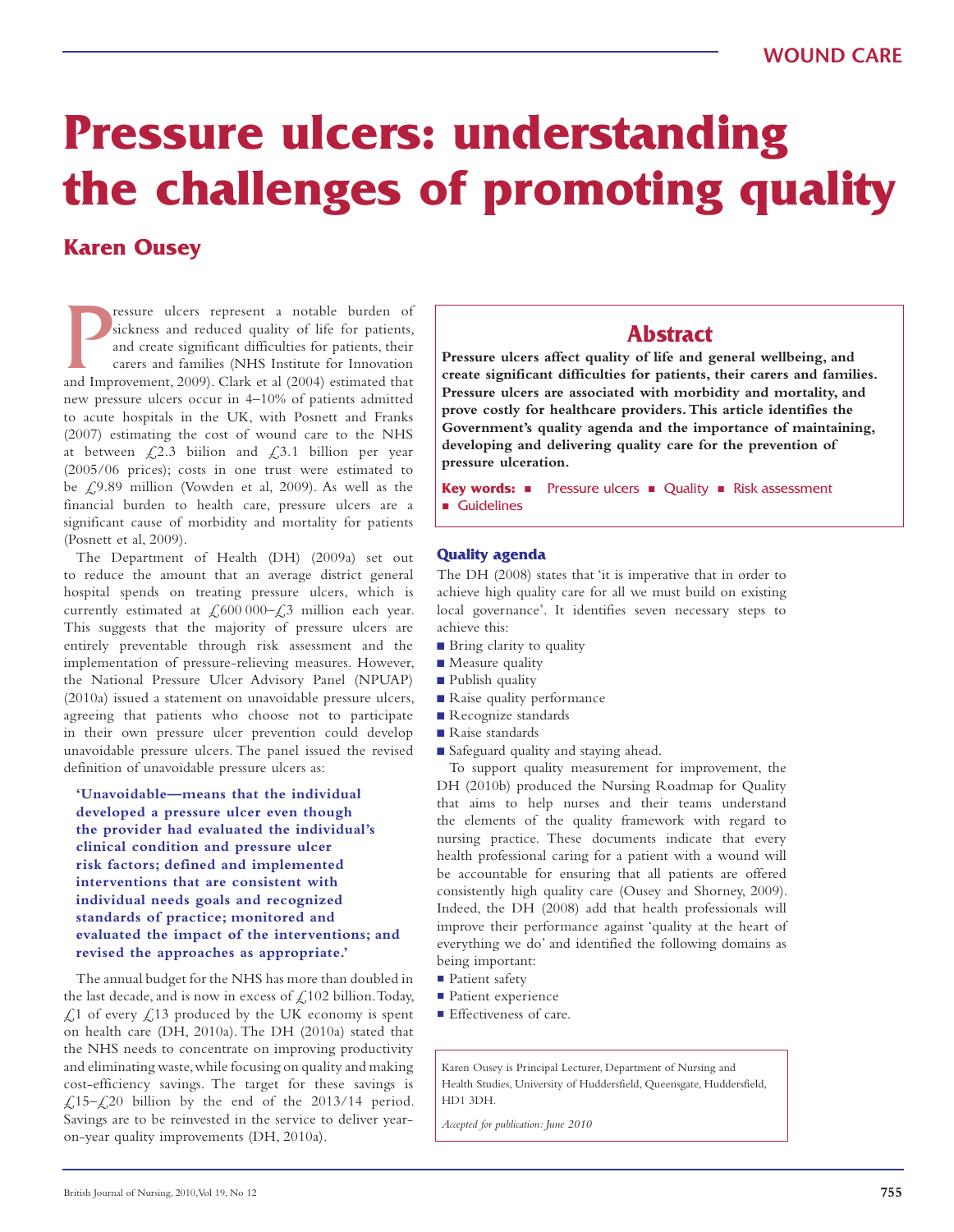According to *NHS 2010–2015: From Good to Great* (DH, 2009b), there will be 'safer care for patients who could be confident that they would be protected from avoidable harm', and pressure ulcers are identified as an area that needs to be addressed. Dame Christine Beasley, Chief Nursing Officer for England, and the strategic health authorities (SHAs), have agreed the first three national nursing outcome indicators that measure performance:

- Pressure ulcers
- Falls
- Urinary tract infections.

Dowsett and White (2010) comment that services should ensure they are delivering high quality, safe and effective care that will need to be monitored against the agreed quality indicators.

Kennedy (2009) suggests that nurses increasingly report the difficulties of trying to provide high quality care when factors such as staffing levels and skill-mix of the available staff are inadequate. However, frontline practitioners are paramount to ensure evidence-based, effective and quality care is both delivered and evaluated. The NHS National Quality Board was charged to champion quality and ensure alignment in quality throughout the NHS (DH, 2009c) and to clarify quality in nursing, how it can be measured, and how it can be demonstrated and measured confidently. The collection of patient-reported outcome measures (PROMs) will allow trusts and health professionals to assess the level of quality care in healthcare arenas, and will be submitted as part of the trusts' quality accounts.

High Impact Actions (HIA) (NHS Institute for Innovation and Improvement, 2009) published eight actions, including

#### **Table 1. European Pressure Ulcer Advisory Panel Prevention Statements**

Use a structured approach to risk assessment that includes assessment of activity and mobility

Ask individuals to identify any areas of discomfort or pain that could be attributed to pressure damage

Offer high-protein mixed oral nutritional supplements and/or tube feeding, in addition to the usual diet, to individuals with nutritional risk and pressure ulcer risk because of acute or chronic diseases, or following a surgical intervention

Repositioning frequency will be determined by the individual's tissue tolerance, his/her level of activity and mobility, his/her general medical condition, the overall treatment objectives, and an assessment of the individual's skin condition

Assess the individual's skin condition and general comfort. If the individual is not responding as expected to the repositioning regimen, reconsider the frequency and method of repositioning. Do not base the selection of a support surface solely on the perceived level of risk or the category (grade) of pressure ulcer

Refine risk assessment of individuals undergoing surgery by examining other factors that are likely to occur and will increase risk of pressure ulcer development, including:

- Length of the operation
- Increased hypotensive episodes intraoperatively
- Low core temperature during surgery
- Reduced mobility on day 1 postoperatively

From: Dealey (2009); European Pressure Ulcer Advisory Panel (2009)

'Your Skin Matters: preventing avoidable pressure ulcers in NHS provided care'. The tissue viability service at NHS Newham appointed an additional member of the tissue viability team to focus on pressure ulcer prevention and management in the local nursing home population to achieve this action. Evaluation of this initiative has seen the service able to demonstrate a 50% reduction in hospital admissions for pressure ulcer management over a 5-month period. A  $\angle$  59 100 cost saving has been witnessed based on the highest number of admissions at costs of  $\mathcal{L}$ , 199 per bed, per night (Dowsett, 2010).

#### **Impact of pressure ulcers on quality of life**

A systematic review of the literature focusing on the impact of pressure ulcers on quality of life in older patients was undertaken by Gorecki et al (2009). The review highlights 31 studies which reported the impact of pressure ulcers and pressure ulcer interventions on health-related quality of life (HRQoL). The authors found that pressure ulcers significantly affected physical, social, psychological, and financial aspects of HRQoL. Pain was identified as a significant concern, and patients felt they were a burden to others, causing anxiety and worry. They also believed their pressure ulcers had resulted from inadequate health care and a lack of knowledge with regard to the prevention of pressure ulceration from healthcare providers.

Gottrup (2009) highlights that the European Wound Management Association (EWMA) patient outcome group suggested that, as well as 'wound healing', other outcome measures such as quality of life, infection rates, and cost-effectiveness should be considered when planning both patient care and future research.

#### **Using guidelines to promote quality**

Local, national and international guidelines are available for practitioners to access support and guide their care interventions. These should be accessed by all practitioners involved in pressure area management and treatment. The NPUAP (2010) state that pressure ulcers are assigned a stage or category once the wound has been assessed, diagnosed or determined to be a pressure ulcer. Their guidance maintains that the wound classification system is for use in classifying pressure ulcers, and was not designed for use in any other wound type. They promote the integration of a team approach in the prevention and management of pressure ulceration, remarking that the information to determine the stage of a pressure ulcer is not exclusively held by any one profession.

The European Pressure Ulcer Advisory Panel (EPUAP) (2009) updated their guidance in 2009. Dealey (2009) provides an overview of the prevention statement available, as shown in *Table 1*.

#### **The value of risk-assessment tools**

Malnutrition and prolonged immobilization are the most significant risk factors for pressure ulcer development according to Hofman et al (1994). The National Institute for Health and Clinical Excellence (NICE) (2005) suggested that when assessing a patient's 'at-risk status' of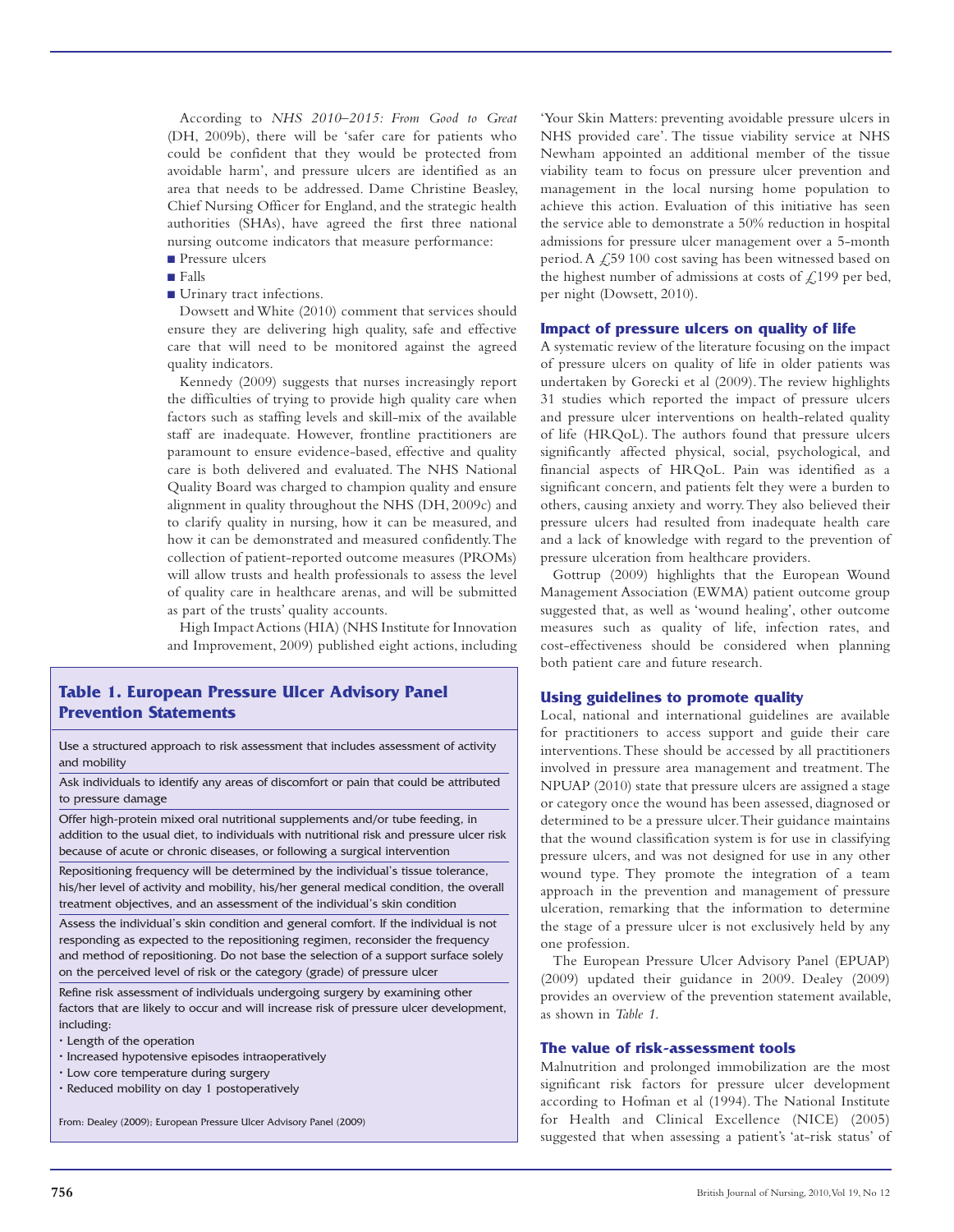## **Table 2. Assessment of the 'at-risk' patient**

- Health status
- Acute, chronic and terminal illness
- Comorbidity (e.g. diabetes)
- Mobility status
- Posture
- Sensory impairment
- Level of consciousness
- Systematic signs of infection
- Nutritional status
- Previous pressure damage
- Pain status
- Psychological factors
- Social factors
- Continence status
- Medication
- Cognitive status
- Blood flow

From: National Institute for Health and Clinical Excellence (2005)

developing a pressure ulcer, there are a variety of areas that require assessment on initial contact, and thereafter on an individual basis (*Table 2*). To be able to promote and maintain quality of life, it is important that all patients are assessed for their at-risk status of potential pressure ulcer development. There are a number of pressure ulcer risk assessment strategies available for health professionals to use, but they must be used in conjunction with professional judgement and as an aide memoir. NICE (2005) guidance on pressure ulcer prevention highlights that management approaches and techniques are constantly developing and as such, there is no overall consensus as to how to prevent and manage them. However, NICE (2005) has suggested that the documentation of a risk-assessment score will provide a useful starting point for investigating clinical areas with regard to standards.

Webster et al (2010) published the findings of their study that assessed the validity of the Waterlow at-risk tool, with medical patients to identify factors that contribute to pressure injury. A prospective cohort observational study design was used to investigate the effect of using the Waterlow scale on pressure ulceration prevention. They conclude that there was limited evidence with regard to the predictive efficacy of the Waterlow screening tool in acute hospital settings, and that their results concurred with Pancorbo-Hidalgo et al's (2006) results of a review of risk-assessment scales. However, they argue that although the Waterlow screening tool was effective in identifying those who would remain ulcer-free, the tool as a whole was unable to effectively discriminate between those who did or did not develop a pressure ulcer at a later stage (Webster et al, 2010).

Benbow (2009) advises that until there is an alternative means of assessing risk, the existing pressure ulcer risk-assessment tools should be used (despite limited research evidence of their effectiveness), appropriately acted on, and any interventions clearly documented in line with nurses' professional responsibilities and accountability.

#### **Conclusions**

Prevention of pressure ulcers is multifactorial and it is the responsibility of each health professional to ensure that patient care is based on the best available evidence to promote a quality service. Recent government documents have identified the importance of quantifying quality and have set out clear outcomes for health care. For 2010/11, the DH (2010c) has identified that contracts require commissioners to make 1.5% of contract value available for providers to earn if they achieve locally agreed quality improvement and innovation goals, and for acute providers, this will be two national goals.

EPUAP, NPUAP and EWMA provide guidance on preventing and managing pressure ulceration in addition to local guidelines, and it is paramount that these are used to plan, implement and evaluate patient care. The introduction of PROMs will be a vehicle to assess the effectiveness of interventions. **BJN**

*Conflict of interest: none*

Benbow M (2009) Assessing the risk of pressure ulcer development. *Br J Nurs* **18**(15): S26–9

- Clark M, Bours G., Defloor T (2004) The prevalence of pressure ulcers in Europe. In: *Recent Advances in Tissue Viability.* Quay Books, Salisbury
- Dealey C (2009) J A joint collaboration: international pressure ulcer guidelines. *J Wound Care* **18**(9): 368–72
- Department of Health (2008) High Quality Care For All: NHS Next Stage Review Final Report. http://tinyurl.com/4t6uf8 (accessed 15 June 2010)
- Department of Health (2009a) Prime Minister's Commission on the Future of Nursing and Midwifery. http://tinyurl.com/35qvc6y (accessed 15 June 2010)
- Department of Health (2009b) NHS 2010-2015: from good to great. Prevention, people centred, productive. http://tinyurl.com/yc2nbe3 (accessed 15 June 2010)
- Department of Health (2009c) National Quality Board. http://tinyurl. com/lfw2t4 (accessed 15 June 2010))
- Department of Health (2010a) The NHS Quality, Innovation, Productivity and Prevention Challenge: an introduction for clinicians http://tinyurl.com/324ukxp (accessed 15 June 2010)
- Department of Health (2010b) The Nursing Roadmap for Quality: signposting map for nursing. www.dh.gov.uk/nursingquality (accessed 15 June 2010)
- Department of Health (2010c) Using the Commissioning for Quality and Innovation (CQUIN) payment framework—an addendum to the 2008 policy guidance for 2010/11. http://tinyurl.com/33yylsr (accessed 15 June 2010)
- Dowsett C, White RJ (2010) Delivering quality and High Impact Actions. *Br J Healthc Manag* **16**(2): 609–10
- Dowsett C (2010) High Impact Actions (HIAs) and Tissue Viability. *Wounds UK* **6**(1): 14
- European Pressure Ulcer Advisory Panel (2009) Pressure Ulcer Treatment Quick Reference Guide. http://tinyurl.com/ygjykjx (accessed 15 June 2010)
- Gorecki C, Brown JM, Nelson EA et al (2009) Impact of pressure ulcers on quality of life in older patients: a systematic review. *J Am Geriatr Soc* **57**(7): 1175–83
- Gottrup F ( 2009) The EWMA patient outcome group. *J Wound Care* **18**(11): 460